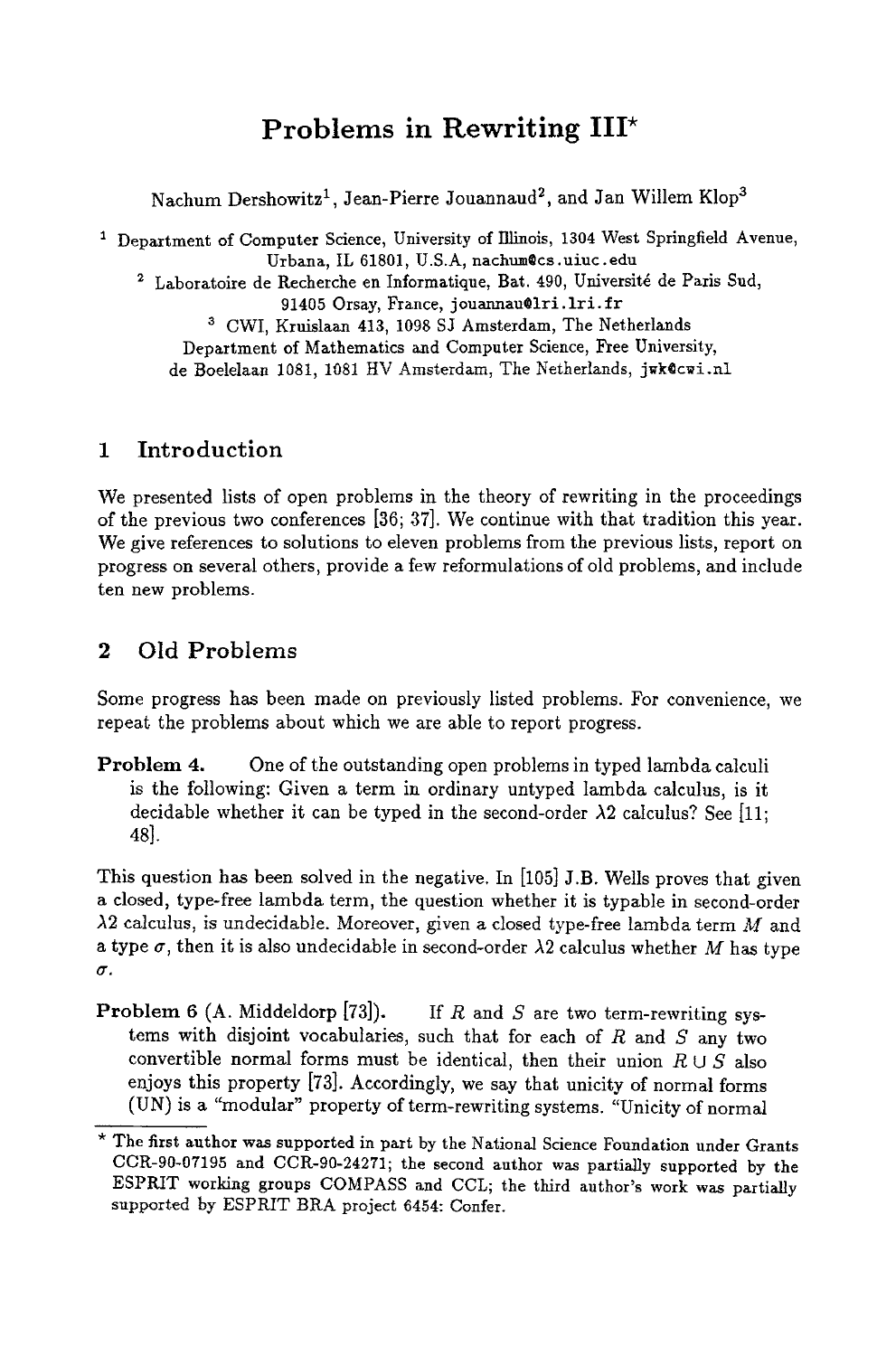forms with respect to reduction" (UN<sup>++</sup>) is the weaker property that any two normal forms of the same term must be identical. For non-left-linear systems, this property is not modular. The question remains: Is  $UN^+$  a modular property of left-linear term-rewriting systems?

A positive solution is given in [70]..

Problem 23 (E. A. Cichon [23]). The following system [35], based on the "Battle of Hydra and Hercules" in [60], is terminating, but not provably so in Peano Arithmetic:

$$
h(z, e(x)) \rightarrow h(c(z), d(z, x))
$$
  
\n
$$
d(z, g(0, 0)) \rightarrow e(0)
$$
  
\n
$$
d(z, g(x, y)) \rightarrow g(e(x), d(z, y))
$$
  
\n
$$
d(c(z), g(g(x, y), 0)) \rightarrow g(d(c(z), g(x, y)), d(z, g(x, y)))
$$
  
\n
$$
g(e(x), e(y)) \rightarrow e(g(x, y))
$$

Transfinite  $(\epsilon_0)$  induction is required for a proof of termination. Must any termination *ordering* have the Howard ordinal as its order type, as conjectured in [23]?

If the notion of termination ordering is formalized by using ordinal notations with variables, then a termination proof using such orderings yields a slow growing bound on the lengths of derivations. If the order type is less than the Howard-Bachmann ordinal then, by Girard's Hierarchy Theorem, the derivation lengths are provably total in Peano Arithmetic. Hence a termination proof for this particular rewrite system for the Hydra game cannot be given by such an ordering  $[A.$  Weiermann, personal communication].

Problem 24. The existential fragment of the first-order theory of the "recursive path ordering" (with multiset and lexicographic "status") is decidable when the precedence on function symbols is total [25; 57], but is undecidable for arbitrary formulas. Is the existential fragment decidable for partial precedences? The  $\Sigma_4$  ( $\exists^*\forall^*\exists^*\forall^*$ ) fragment is undecidable, in general [101]. The positive existential fragment for the empty precedence (that is, for homeomorphic tree embedding) is decidable [13]. One might also ask whether the first-order theory of *total* recursive path orderings is decidable. Related results include the following: The existential fragment of the subterm ordering is decidable, but its  $\Sigma_3$  ( $\exists^*\forall^*\exists^*$ ) fragment is not [102]. The first-order theory of encompassment (the instance-of-subterm relation) is decidable [19]. Once we're at it, we might as well ask what the complexity of the satisfiability test for the existential fragment is--in the total case.

Though the first-order theory of encompassment is decidable [19], the first-order  $(\Sigma_2)$  theory of the recursive (lexicographic status) path ordering, assuming certain simple conditions on the precedence, is not [27].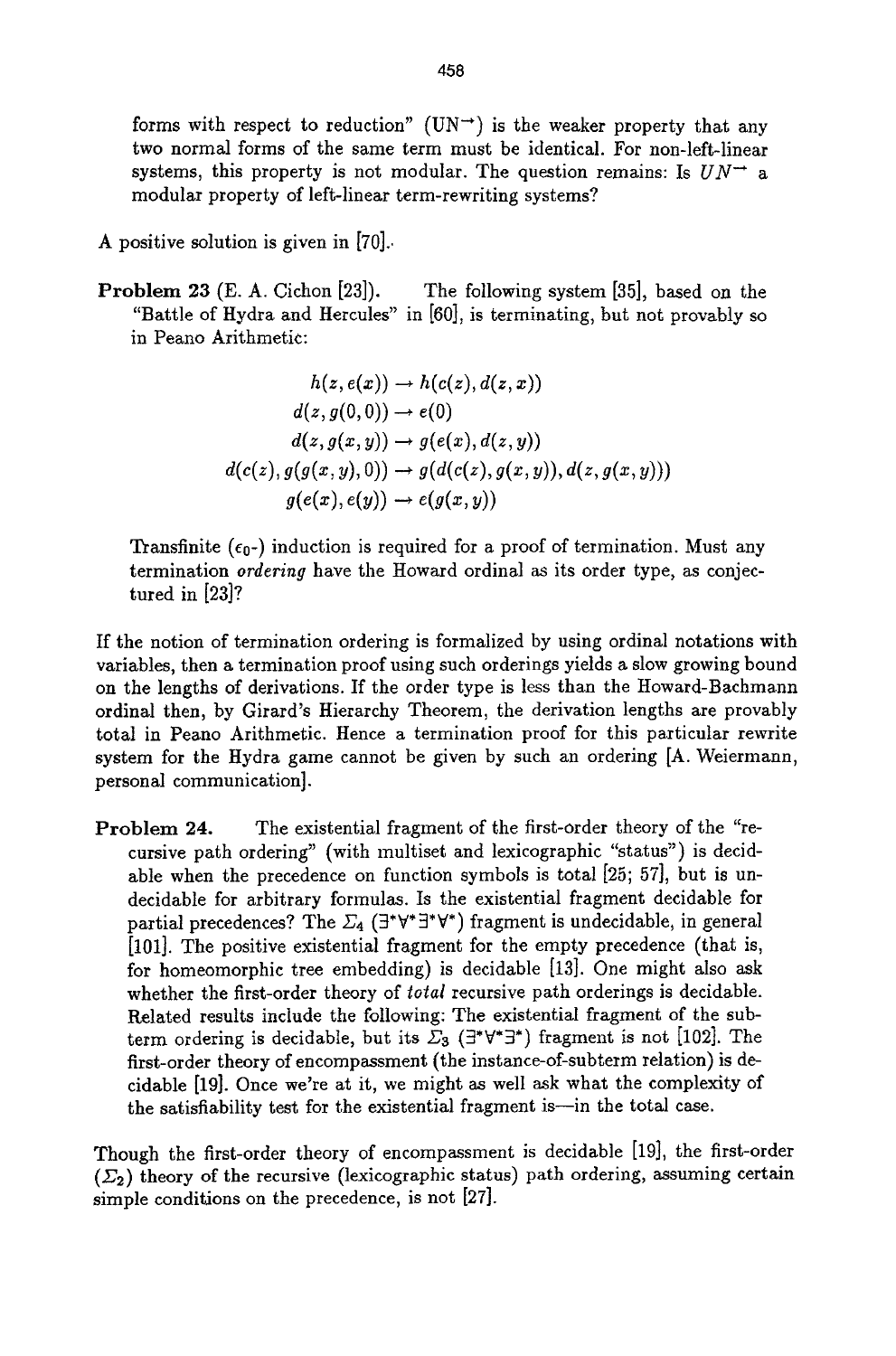Rephrased Problem 25 (R. Treinen [100]). Consider a finite set of function symbols containing at least one AC (associative-commutative) function symbol. Let T be the corresponding set of terms (modulo the AC properties). It is known from [101] that the first-order theory ( $\Sigma_3$  fragment) of T is undecidable when F contains at least a non-constant symbol (besides the AC symbol). When F only contains an AC symbol and constants, the theory reduces to Presburger's arithmetic and is hence decidable. On the other hand the  $\Sigma_1$  fragment of T is always decidable [26]. The decidability of the  $\Sigma_2$  fragment of the theory of T remains open. Even more, the solvability of the following important particular case is open: given  $t, t_1, \ldots, t_n \in T(F, X)$ , is there an instance of t which is not an instance of  $t_1, \ldots, t_n$ modulo the AC axioms? This is known as *complement problems* modulo AC.

Several special cases have been solved [40; 67], and in unpublished work in progress.

Problem 35. Huet's proof [47] of the "completeness" of completion is predicated on the assumption that the ordering supplied to completion does not change during the process. Assume that at step  $i$  of completion, the ordering used is able to order the current rewriting relation  $\rightarrow_{R_i}$ , but not necessarily  $\rightarrow_{R_k}$  for  $k < i$  (since old rules may have been deleted by completion). Is there an example showing that completion is then incomplete (the persisting rules are not confluent)?

The answer is yes, even when completion terminates with finitely many rules [93].

Problem 37 (U. Reddy, F. Bronsard). In [17] a rewriting-like mechanism for clausal reasoning called "contextual deduction" was proposed. It specializes "ordered resolution" by using pattern matching in place of unification, only instantiating clauses to match existing clauses. Does contextual deduction always terminate? (In [17] it was taken to be obvious, but that is not clear; see also [79].) It was shown in [17] that the mechanism is complete for refuting ground clauses using a theory that contains all its "strong-ordered" resolvents. Is there a notion of "complete theory" (like containing all strongordered resolvents not provable by contextual refutation) for which contextual deduction is complete for refutation of ground clauses?

Contextual deduction as defined in [17] does not terminate. Bronsard and Reddy have gone on to solve this [18] by using a more restricted, decidable mechanism. A completeness proof, incorporating equational inference with complete systems, is given in [16].

Problem 38 (J. Siekmann). Is satisfiability of equations in the theory of distributivity (unification modulo modulo one right- and one leftdistributivity axiom) decidable? (With just one of these, the problem had already been solved in [97].) A partial positive solution is given in [29], based on a striking result on the structure of certain proofs modulo distributivity. Although many more cases are described in [28; 30], the general case remains open.

This theory is decidable [95; 94].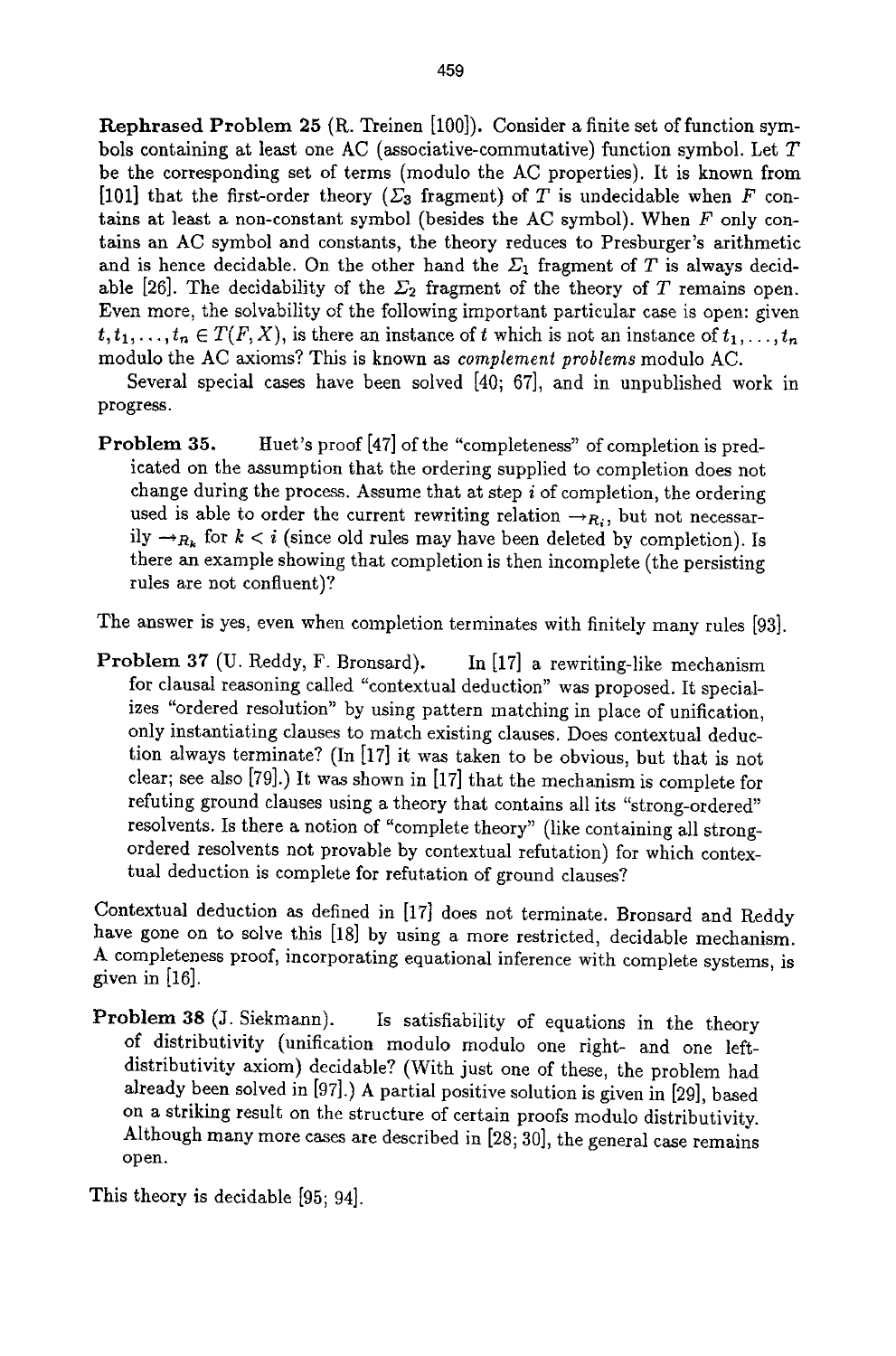Problem 43. Design a framework for combining constraint solving algorithms. Some particular cases have been attacked: In [4] it was shown how decision procedures for solvability of unification problems can be combined. In [5] a similar technique is applied to (unquantified) systems of equations and disequations. In [90] the combination of unification algorithms is extended to the case where alphabets share constants. In related work [12], unification is performed in the combination of an equational theory and membership constraints.

Some progress is in [91].

Problem 44 (H. Comon). "Syntactic" theories enjoy the property that a (semi) unification algorithm can be derived from the axioms [53; 61]. This algorithm terminates for some particular cases (for instance, if all variable occurrences in the axioms are at depth at most one, and cycles have no solution) but does not in general. For the case of associativity and commutativity (AC), with a seven-axiom syntactic presentation, the derivation tree obtained by the non-deterministic application of the syntactic unification rules *(Decompose, Mutate, Merge, Coalesce, Check\*, Delete)* in [53] can be pruned so as to become finite in most cases. The basic idea is that one unification problem (up to renaming) must appear infinitely times on every infinite branch of the tree (since there are finitely many axioms in the syntactic presentation). Hence, it should be possible to prune or freeze every infinite branch from some point on. The problem is to design such pruning rules so as to compute a finite derivation tree (hence, a finite complete set of unifiers) for every finitary unification problem of a syntactic equational theory.

The core of this problem has been solved [14].

Problem 46 (D. Kapur). Ground reducibility of extended rewrite systems, modulo congruences like associativity and commutativity (AC), is undecidable [59]. For left-linear AC systems, on the other hand, it is decidable [55]. What can be said more generally about restrictions on extended rewriting that give decidability? This problem is related to number 2.

Progress has been made in [63], where it is proven that ground reducibility remains undecidable when a single non-constant function symbol is associative.

Problem 50. Combinations of typed  $\lambda$ -calculi with term-rewriting systems have been studied extensively in the past few years [7; 15; 38; 39]. The strongest termination result allows first-order rules as well as higher-order rules defined by a generalization of primitive recursion. Suppose all rules for functional constant  $F$  follow the schema:

 $F(\overline{l}|\overline{X}|, \overline{Y}) \rightarrow v[F(\overline{r}_1|\overline{X}|, \overline{Y}), ..., F(\overline{r}_m|\overline{X}|, \overline{Y}), \overline{Y})]$ 

where the (not necessarily disjoint) variables in  $\tilde{X}$  and  $\tilde{Y}$  are of arbitrary order, each of  $\overline{l}, \overline{r}_1, ..., \overline{r}_m$  is in  $\mathcal{T}(\mathcal{F}, {\{\bar{X}\}}), v[\bar{z}, \bar{Y}]$  is in  $\mathcal{T}(\mathcal{F}, {\{\bar{Y}, \bar{z}\}}),$  for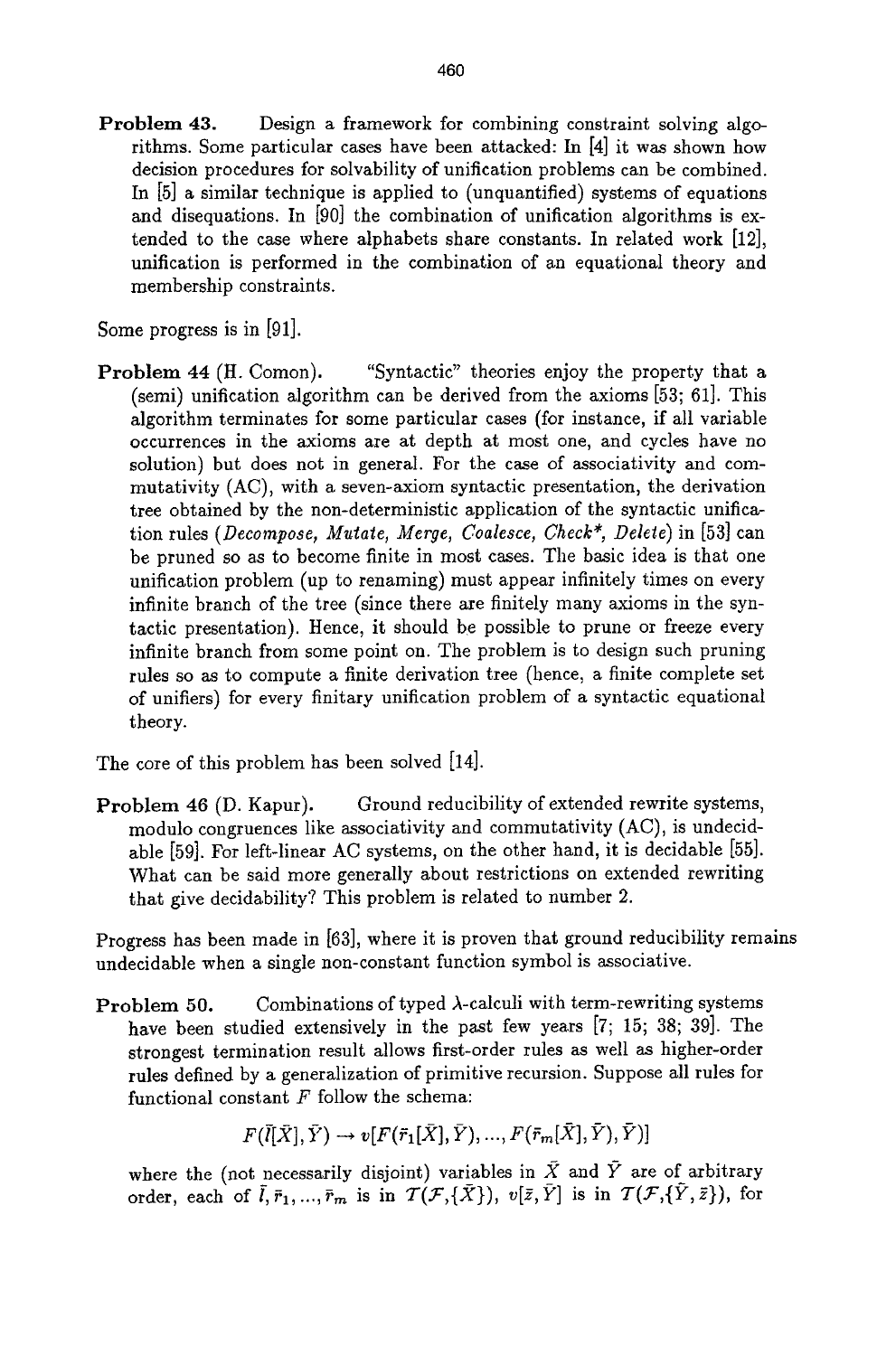new variables  $\bar{z}$  of appropriate types, and  $\bar{r}_1,\ldots,\bar{r}_m$  are each less than  $\bar{l}$ in the multiset extension of the strict subterm ordering. If  $T(F, \mathcal{X})$  is the term-algebra which includes only *previously* defined functional constantsforbidding the use of mutually recursive functional constants--termination is ensured [56]. Does termination also hold when there are mutually recursive definitions? Does this also hold when the subterm assumption is unfulfilled? (In [56] an alternative schema is proposed, with the subterm assumption weakened at the price of having only first-order variables in  $\bar{X}$ .) Questions of confluence of combinations of typed  $\lambda$ -calculi and higher-order systems also merit investigation. These results have been extended to combinations with more expressive type systems [9; 8].

An extension to the Calculus of Constructions has been reported in [10]. One can also allow the use of lexicographic and other "statuses" for the higher-order constants when comparing the subterms of  $F$  in left and right hand sides [Jouannaud and Okada, unpublished]. Finally, this can also be done when the rewrite rules follow from the induction schema in the initial algebra of the constructors [106].

Rephrased Problem 51 (H. Comon, M. Dauchet). Given an arbitrary finite term rewriting system R, is the first order theory of one-step rewriting  $(\rightarrow_R)$  decidable? Decidability would imply the decidability of the first-order theory of encompassment (that is, being an instance of a subterm) [19], as well as several known decidability results in rewriting. (It is well known that the theory of  $\rightarrow_R^*$  is in general undecidable.)

Problem 56 (V. van Oostrom). An abstract reduction system is "decreasing Church-Rosser", if there exists a labelling of the reduction relation by a well-founded set of labels, such that all local divergences can be completed to form a "decreasing diagram" (see [84] for precise definitions). Does the Church-Rosser property imply decreasing Church-Rosser? That is, is it always possible to localize the Church-Rosser property? This is known to be the case for (weakly) normalizing and finite systems.

It is now known to hold for countable systems [68],[85, Cor. 2.3.30].

Rephrased Problem 57 (F. Bander [3]). Does there exist a semigroup theory (without constants in the equations) for which there is a reduced canonical termrewriting system (with the right-hand side and subterms of the left in normal form) that is not length decreasing?

Problem 58 (M. Oyamaguchi). Is any "strongly" non-overlapping rightlinear term-rewriting system confluent? ("Strong" in the sense that lefthand sides are non-overlapping even when the occurrences of variables have been renamed apart [21].) On the one hand, strongly non-overlapping systems need not be confluent [46]; on the other hand, strongly non-overlapping right-ground systems are [88].

A partial positive solution is given in [83; 99], namely, any strongly non-overlapping right-linear term-rewriting system is confluent if it satisfies the condition that for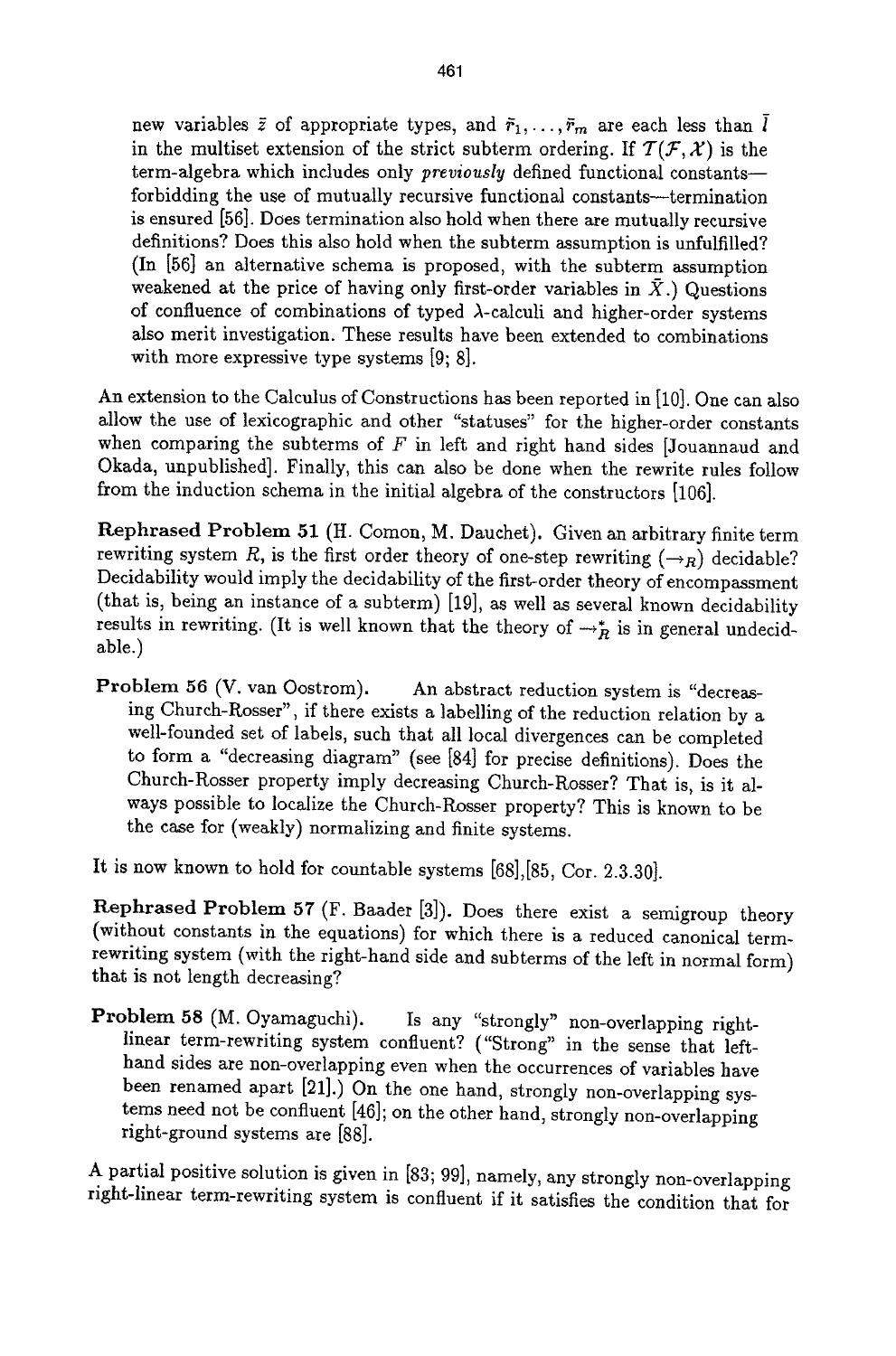any rewrite rule, no variables occurring more than once in the left-hand-side occur in the right-hand-side.

**Problem 60** (H. Zantema). Let R be a many-sorted term-rewriting system and  $R'$  the one-sorted system consisting of the same rules, but in which all operation symbols are considered to be of the same sort. Any rewrite in  $R$  is also a rewrite in  $R'$ . The converse does not hold, since terms and rewrite steps in  $R'$  are allowed that are not well-typed in R. In [108] it was shown that termination of R is in general not equivalent to termination of  $R'$ , but it is if  $R$  does not contain both collapsing and duplicating rules. Are termination of R and of R' equivalent in the case where all variables occurring in R are of the same sort? If this statement holds, it would follow that simulating operation symbols of arity n greater than 2 by  $n-1$  binary symbols in a straightforward way does not affect termination behavior.

A positive solution has recently been claimed [M. Marchiori, personal communication].

Problem 61 (T. Nipkow, M. Takahashi). For higher-order rewrite formats as given by combinatory reduction systems [62] and higher-order rewrite systems [80; 96], confluence has been proved in the restricted case of orthogonal systems. Can confluence be extended to such systems when they are weakly orthogonal (all critical pairs are trivial)? When critical pairs arise only at the root, confluence is known to hold.

Weakly orthogonal higher-order rewriting systems are confluent. This has been shown both via the Tait-Martin-Löf method and via finite developments [86, Sec. 3].

**Problem 62** (V. van Oostrom). Let  $R$  and  $S$  be two left-linear, confluent combinatory reduction systems with the same alphabet. Suppose the rules of R do not overlap the rules of S. Is  $R \cup S$  confluent? This is true for the restricted case when  $R$  is a term-rewriting system (an easy generalization of a result by F. Miiller [77]), or if neither system has critical pairs. (The restriction to the same alphabet is essential, since confluence is in general not preserved under the addition of function symbols, not even for left-linear systems.)

The answer is yes [86, Thm. 3.13].

Problem 63 (M. Oyamaguchi).

Is confluence of right-ground term-rewriting systems decidable? Compare [87; 33; 34; 88].

Related is [76].

Problem 65 (D. Cohen, P. Watson [24]). An interesting system for doing arithmetic by rewriting was presented in [24]. Unfortunately, its termination has not been proved.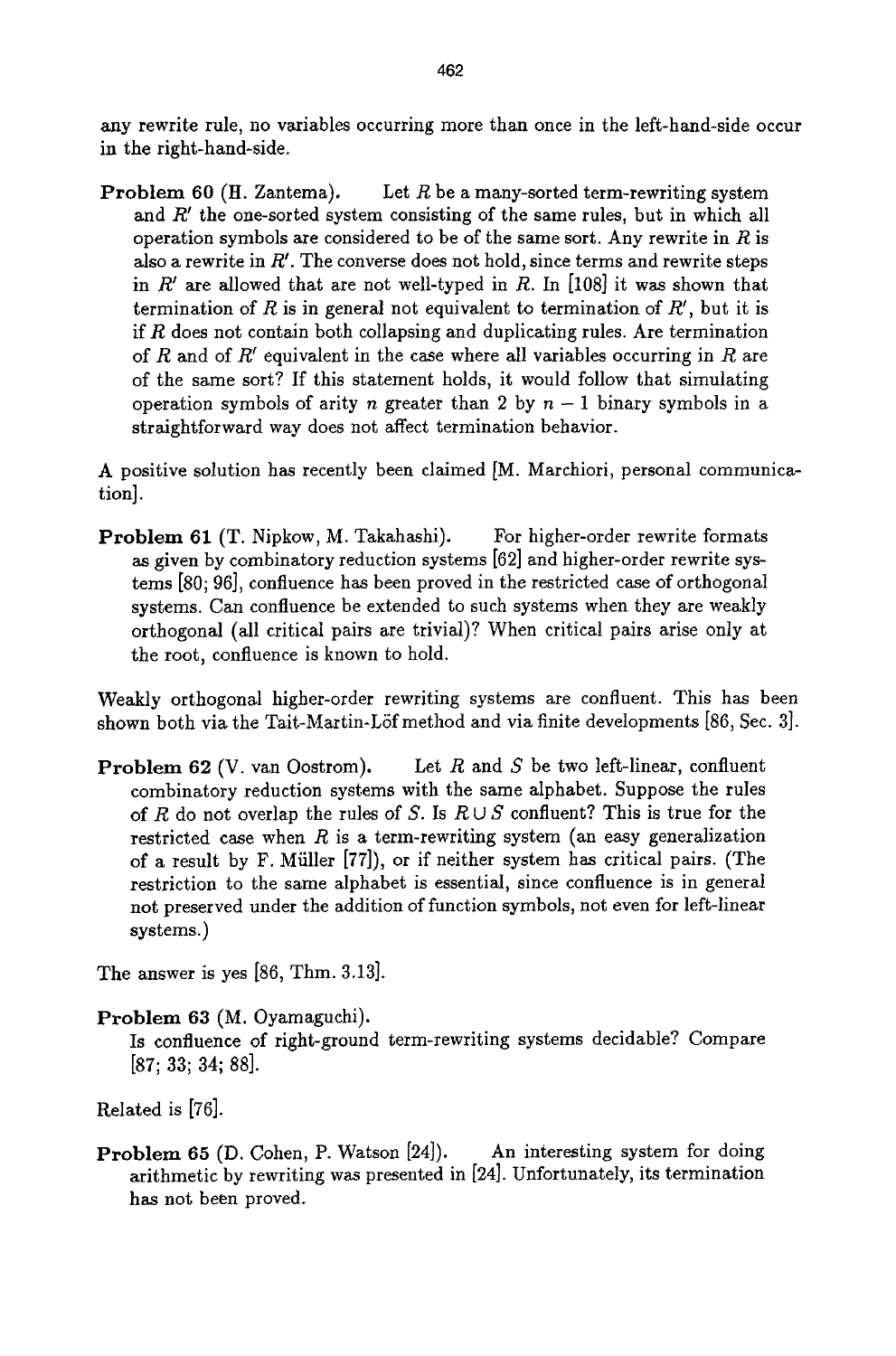Termination of a related system is proved in [103].

Problem 68 (H. Comon). Consider the existential fragment of the theory defined by a binary predicate symbol  $\subseteq$ , a finite set of function symbols  $f_1,\ldots,f_n$ , the function symbols  $\cap$ ,  $\cup$ ,  $\neg$ , and the projection symbols  $f_{i,j}^{-1}$  for  $j <$  *arity*( $f_i$ ). Variables are interpreted as subsets of the Herbrand Universe. With the obvious interpretation of these symbols, is satisfiability of such formulæ decidable? Special cases have been solved in [44; 2; 6; 42].

This has been solved positively [43; 20; 1].

#### 3 New Problems

Problem 78 (P. Lescanne). There are confluent calculi of explicit substitutions, but these do not preserve termination (strong normalization) [31; 72], and there are calculi that are not confluent on open terms, but which do preserve termination [65]. Is there a calculus of explicit substitution that is both confluent and preserves termination?

Problem 79 (M. Ogawa). Does a system that is nonoverlapping under unification with infinite terms (unification without "occur-check" [71]) have unique normal forms? This conjecture was originally proposed in [81] with an incomplete proof, as an extension of the result on strongly nonoverlapping systems [62; 21]. Related results appear in [88; 99; 69], but the original conjecture is still open. This is related to Problem 2. This problem is also related with modularity of confluence of systems sharing constructors, see [82].

Problem 80 (H. Comon). *Strong sequentiality* is a property of rewrite systems introduced in [49] (see [51]), which ensures the existence of optimal reduction strategies. Is strong sequentiality decidable for arbitrary rewrite systems? What is the complexity of strong sequentiality in the linear case? in the orthogonal case? Decidability results for particular rewrite systems are given in [52; 98; 58], among others.

Problem 81 (A. Weiermann). If the termination of a finite rewrite system over a finite signature can be proved using a simplification ordering, then the derivation lengths are bounded by a Hardy function of ordinal level less than the small Veblen number  $\phi_{\Omega}$ . (See [104].) Is it possible to lower this bound by replacing the Hardy function by a slow growing function? That is, is it possible to bound the derivation lengths by a multiply recursive function?

Problem 82 (J. Zhang). Is there a convergent extended rewrite system for ternary boolean algebra, for which the following permutative equations hold:

$$
f(x, y, z) = f(x, z, y) = f(y, x, z) = f(y, z, x) = f(z, x, y) = f(z, y, x) f(f(x, y, z), u, x) = f(x, y, f(z, u, x))
$$

See [107; 110; 22; 66].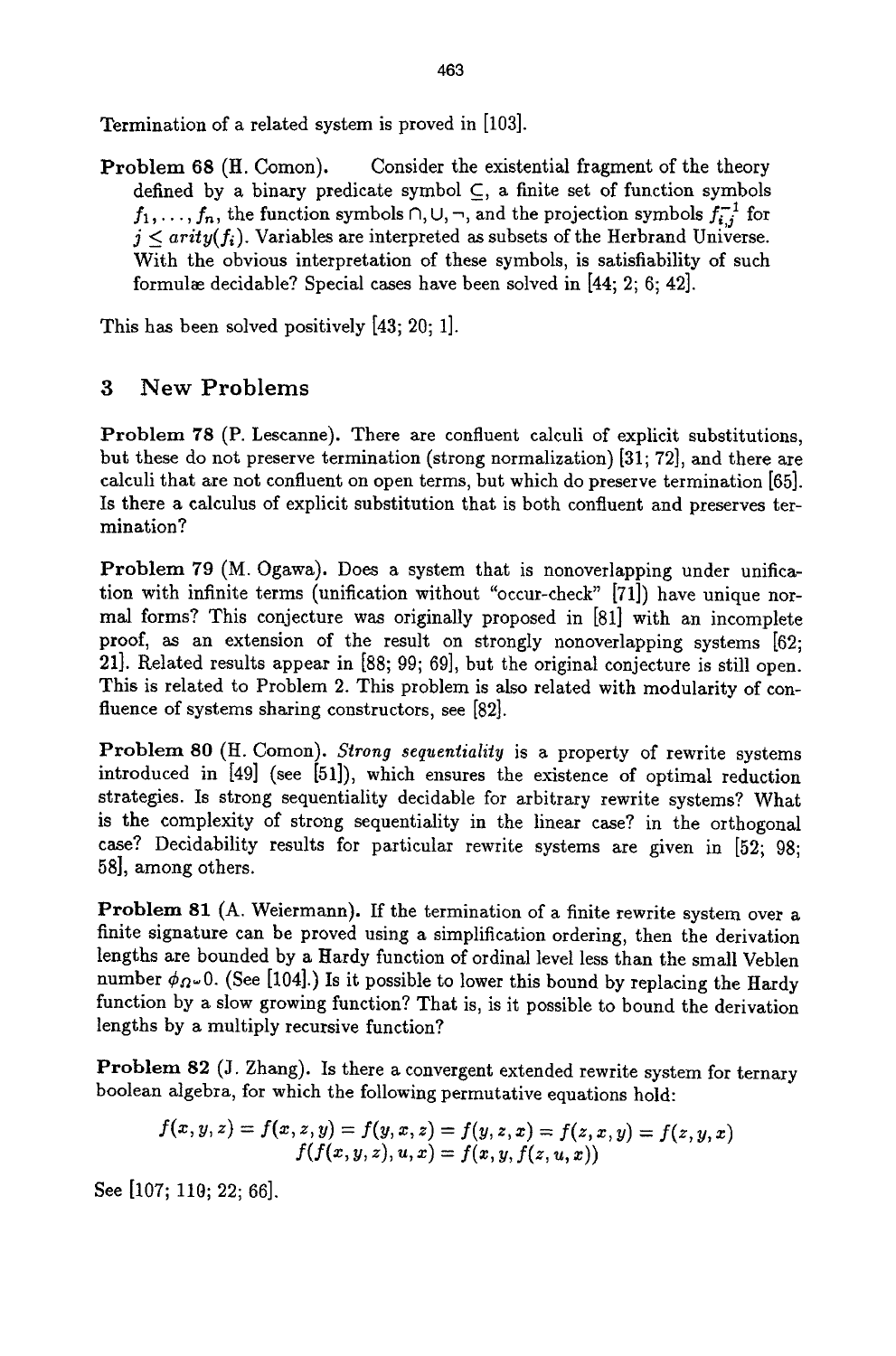Problem 83. A collection of rewrite orderings operating on disjoint signatures can be extended to an ordering operating on the union of the signatures, while still preserving part of the properties [92]. Such constructions can be used for proving modular termination properties of rewrite systems. Do they extend to the case where one of the starting orderings is given by  $\beta\eta$  reductions on typed lambda terms?

**Problem 84.** Unification of patterns ( $\lambda$  la [75]) modulo associativity and commutativity has been shown decidable [89]. Does it extend to equational theories whose axioms have the same set of variables on left and right hand side?

Problem 85 (M. Rusinowitch). Ordered paramodulation is known to be complete for simplification orderings that are total on ground terms [45]. Other theorem proving strategies are similarly restricted. How can these restrictions be relaxed?

Problem 86 (H. Zantema). When there exists a monotonic well-ordering ("monotonic" means that replacing a subterm with a smaller one decreases the whole term) of ground terms that shows termination of a rewrite system, the system is called "totally terminating." The union of two totally terminating rewrite systems which do not share any symbols is totally terminating if at least one of them does not contain a rule that has more occurrences of some variable on the right than on the left [41]. What if variables are duplicated?

Problem 87 (H. Zantema). Termination of string-rewriting systems is known to be undecidable [49]. Termination of a single term-rewriting rule was proved undecidable in [32; 64]. It is also undecidable whether there exists a simplification ordering that proves termination of a single term rewriting rule [74] (cf. [54]). Is it decidable whether a single term rewrite rule can be proved terminating by a monotonic ordering that is total on ground terms? (With more rules it is not [109].)

## 4 Coda

Please send any contributions by electronic or ordinary mail to any of us. We hope to continue periodically publicizing new problems and solutions to old ones.

## Acknowledgements

We thank all the individuals who contributed questions, updates and solutions. Many thanks to Stefan Blom for substantial help producing this list.

## References

- 1. A. Aiken, D. Kozen, and E. Wimmers. Decidability of systems of set constraints with negative constraints. Technical Report 93-1362, Computer Science Department, Cornell University, 1993.
- 2. A. Aiken and E. Wimmers. Solving systems of set constraints. In *Proceedings of the Seventh Symposium on Logic in Computer Science,* pages 329-340, Santa Cruz, CA, June 1992. IEEE.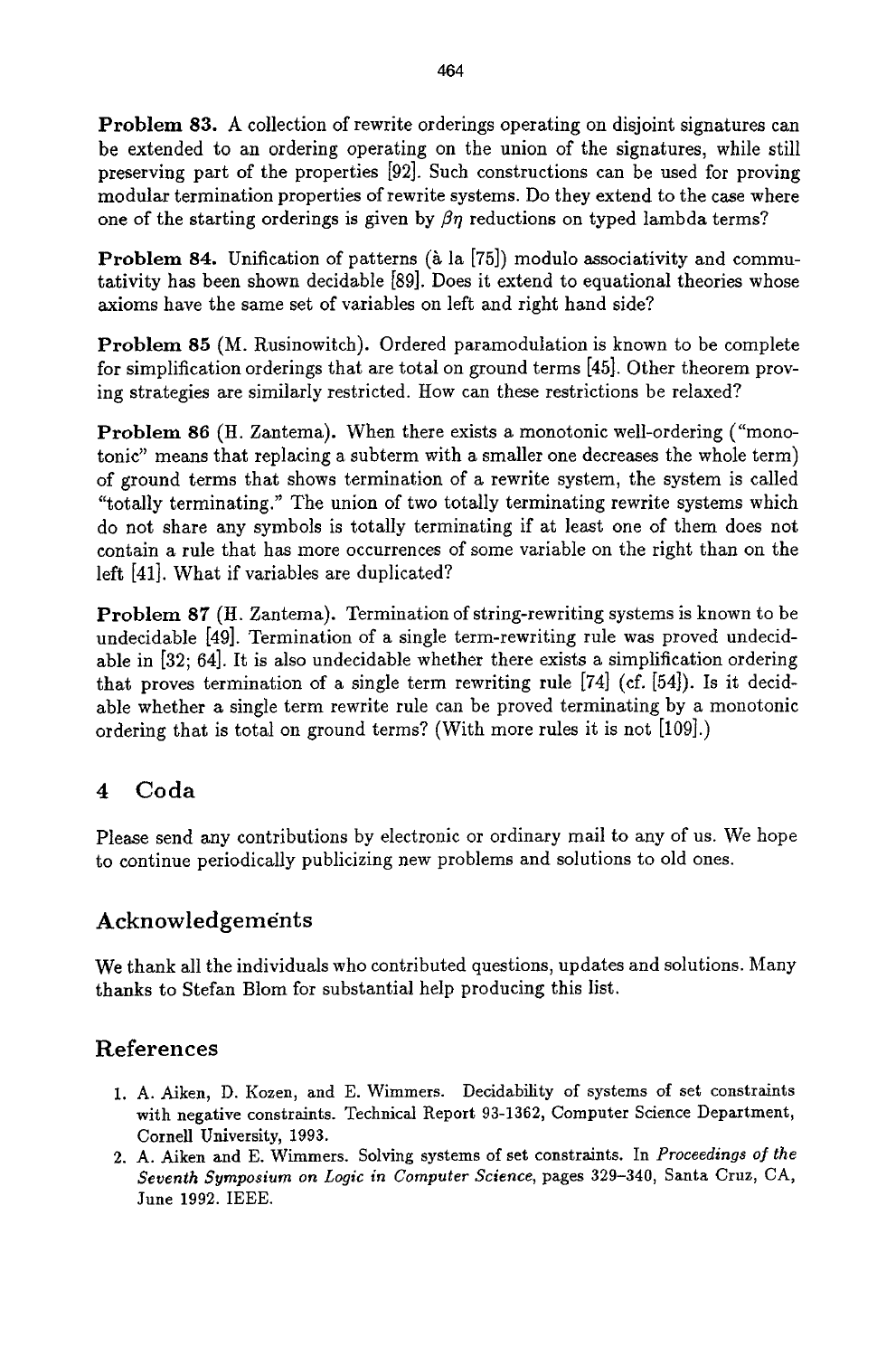- 3. F. Bander. Rewrite systems for varieties of semigroups. In M. Stickel, editor, *Proceedings of the Tenth International Conference on Automated Deduction (Kaiserslautern, West Germany),* volume 449 of *Lecture Notes in Computer Science,* pages 381-395, Berlin, July 1990. Springer-Verlag.
- 4. F. Bander and K. Schulz. Unification in the union of disjoint equational theories: Combining decision procedures. In D. Kapur, editor, *Proceedings of the Eleventh International Conference on Automated Deduction (Saratoga Springs, NY),* volume 607 of *Lecture Notes in Artificial Intelligence,* Berlin, June 1992. Springer-Verlag.
- 5. F. Bander and K. Schulz. Combination techniques and decision problems for disunification. In C. Kirchner, editor, *Proceedings of the Fifth International Conference on Rewriting Techniques and Applications (Montreal, Canada),* volume 690 of *Lecture Notes in Computer Science,* Berlin, 1993. Springer-Verlag.
- 6. L. Bachmair, H. Ganzinger, and U. Waldmann. Set constraints are the monadic class. In *Proceedings of the Symposium on Logic in Computer Science (Montreal, Canada),*  pages 75-83. IEEE, 1993.
- 7. F. Barbanera. Combining term rewriting and type assignment systems. *IJFCS,*  1:165-184, 1990.
- 8. F. Barbanera and M. Fernández. Combining first and higher order rewrite systems with type assignment systems. In *Proceedings of the International Conference on Typed Lambda Calculi and Applications, Utrecht, Holland,* 1993.
- 9. F. Barbanera and M. Fernández. Modularity of termination and confluence in combinations of rewrite systems with  $\lambda_{\omega}$ . In *Proceedings of the 20th International Colloquium on Automata, Languages, and Programming,* 1993.
- 10. F. Barbanera, M. Fernández, and H. Geuvers. Modularity of strong normalization and confluence in the A-algebraic-cube. In *lics94,* 1994.
- 11. H. P. Barendregt. Lambda calculi with types. In S. Abramsky, D. M. Gabbay, and T. S. E. Maibaum, editors, *Handbook of Logic in Computer Science.* Oxford University Press, Oxford, 1991. To appear.
- 12. A. Boudet. Unification in order-sorted algebras with overloading. In D. Kaput, editor, *Proceedings of the Eleventh International Conference on Automated Deduction (Saratoga Springs, NY),* volume 607 of *Lecture Notes in Artificial Intelligence,* Berlin, June 1992. Springer-Verlag.
- 13. A. Boudet and H. Comon. About the theory of tree embedding. In J.-P. Jouannaud, editor, *Proceedings of the Colloquium on Trees in Algebra and Programming (Orsay, France),* Lecture Notes in Computer Science, Berlin, April 1993. Springer-Verlag.
- 14. A. Boudet and E. Contejean. "Syntactic" AC-unification. In J.-P. 3ouannaud, editor, Proc. CCL, pages 136-151, Munich, September 1994. Springer-Verlag.
- 15. V. Breazu-Tannen and 3. Gallier. Polymorphic rewriting conserves algebraic strong normalization. In *Proceedings of the Sixteenth International Colloquium on Automata, Languages and Programming (Stresa, Italy),* volume 372 of *Lecture Notes in Computer Science,* pages 137-150, Berlin, July 1989. European Association of Theoretical Computer Science, Springer-Verlag.
- 16. F. Bronsard. *Using Term Orders to Control Deductions.* PhD thesis, University of Illinois, 1995. Forthcoming.
- 17. F. Bronsard and U. S. Reddy. Conditional rewriting in Focus. In M. Okada, editor, *Proceedings of the Second International Workshop on Conditional and Typed Rewriting Systems (Montreal, Canada),* volume 516 of *Lecture Notes in Computer Science,*  Berlin, 1991. Springer-Verlag.
- 18. F. Bronsard and U. S. Reddy. Reduction techniques for first-order reasoning. In M. Rusinowitch and J. L. Rémy, editors, Proceedings of the Third International Work*shop on Conditional Rewriting Systems (Pont-a-Mousson, France, July 1992),* volume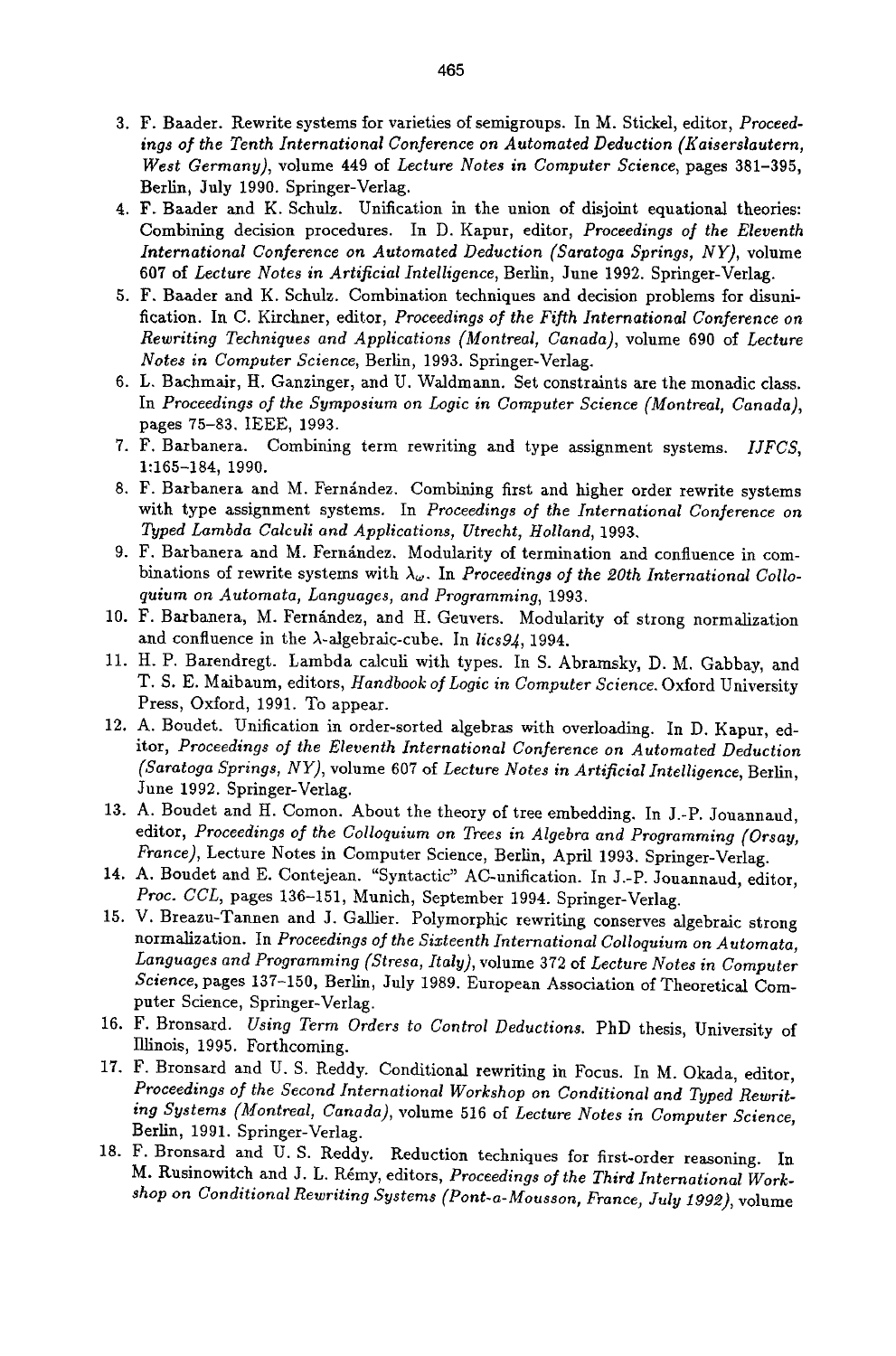656 of *Lecture Notes in Computer Science,* pages 242-256. Springer-Verlag, Berlin, January 1993.

- 19. A.-C. Caron, J.-L. Coquid6, and M. Danchet. Encompassment properties and automata with constraints. In C. Kirchner, editor, *Proceedings of the Fifth International Conference on Rewriting Techniques and Applications (Montreal, Canada),* volume 690 of *Lecture Notes in Computer Science,* Berlin, 1993. Springer-Verlag.
- 20. W. Charatonik and L. Pacholski. Negative set constraints with equality. In *Proceed*ings of 9th IEEE Symposium on Logic in Computer Science, Paris, 1994. in press.
- 21. P. Chew. Unique normal forms in term rewriting systems with repeated variables. In *Proceedings of the Thirteenth Annual Symposium on Theory of Computing, pages* 7-18. ACM, 1981.
- 22. J. Christian. Problem corner: An experiment with Grau's ternary Boolean algebra. Submitted.
- 23. E. A. Cichon. Bounds on derivation lengths from termination proofs. Technical Report CSD-TR-622, Department of Computer Science, University of London, Surrey, England, June 1990.
- 24. D. Cohen and P. Watson. An efficient representation of arithmetic for term rewriting. In R. Book, editor, *Proceedings of the Fourth International Conference on Rewriting Techniques and Applications (Como, Italy),* volume 488 of *Lecture Notes in Computer Science,* pages 240-251, Berlin, April 1991. Springer-Verlag.
- 25. It. Comon. Solving ineqnations in term algebras (Preliminary version). In *Proceed*ings of the Fifth Annual Symposium on Logic in Computer Science, pages 62-69, Philadelphia, PA, June 1990. IEEE.
- 26. H. Comon. Complete axiomatizations of some quotient term algebras. *Theoretical Computer Science,* 118(2), September 1993.
- 27. H. Comon and R. Treinen. The first-order theory of lexicographic path orderings is undecidable. Rapport de Recherche 867, Laboratoire de Recherche en Informatique, Universite de Paris-Sud, Orsay, France, November 1993.
- 28. E. Contejean. *Elgments pour la Dgcidabilitg de l'Unification modulo la Distributivitd.*  PhD thesis, Univ. Paris-Sud, Orsay, France, April 1992.
- 29. E. Contejean. A partial solution for D-unification based on a reduction to AC1 unification. In *Proceedings of the EATCS International Conference on Automata, Languages and Programming,* pages 621-632, Lund, Sweden, July 1993. Springer-Verlag.
- 30. E. Contejean. Solving linear Diophantine constraints incrementally. In D. S. Warren, editor, *Proc. of the Tenth Int. Conf. on Logic Programming,* Logic Programming, pages 532-549, Budapest, Hungary, June 1993. MIT Press.
- 31. P.-L. Curien, T. Hardin, and J.-J. Lévy. Confluence properties of weak and strong calculi of explicit substitutions. RR 1617, Institnt National de Rechereche en Informatique et en Automatique, Rocquencourt, February 1992.
- 32. M. Dauchet. Simulation of Turing machines by a regular rewrite rule. *Theoretical Computer Science,* 103(2):409-420, *1992.*
- 33. M. Dauchet, T. Heuillard, P. Lescanne, and S. Tison. Decidability of the confluence of finite ground term rewriting systems and of other related term rewriting systems. *Information and Computation,* 88(2):187-201, October 1990.
- 34. M. Dauchet and S. Tison. The theory of ground rewrite systems is decidable. In *Proceedings of the Fifth Symposium on Logic in Computer Science,* pages 242-248, Philadelphia, PA, June 1990.
- 35. N. Dershowitz and J.-P. Jouannaud. Rewrite systems. In J. van Leeuwen, editor, *Handbook of Theoretical Computer Science,* volume B: Formal Methods and Semantics, chapter 6, pages 243-320. North-Holland, Amsterdam, *1990.*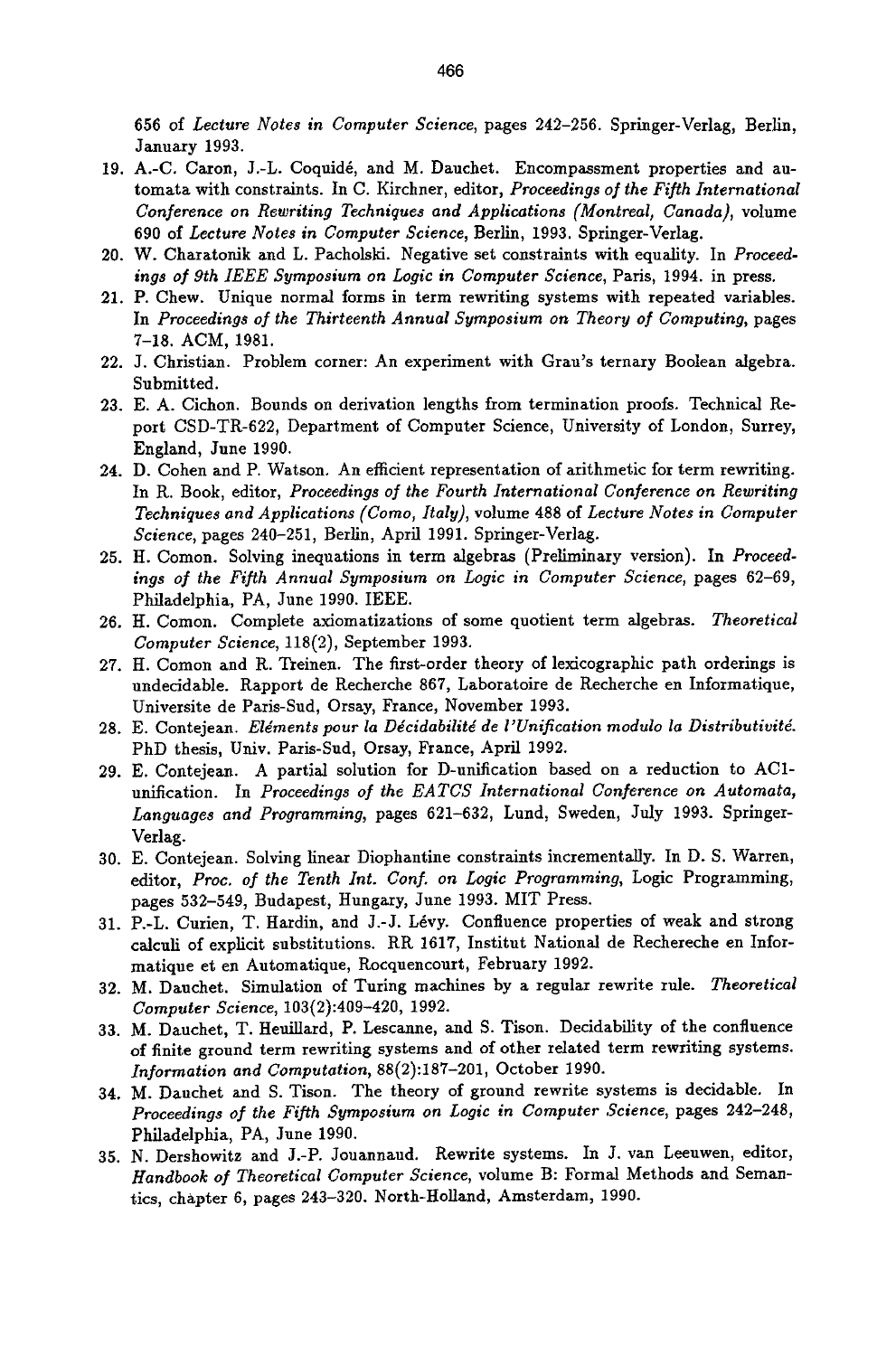- 36. N. Dershowitz, J.-P. Jouannaud, and J. W. Klop. Open problems in rewriting. In R. Book, editor, *Proceedings of the Fourth International Conference on Rewriting Techniques and Applications (Como, Italy),* volume 488 of *Lecture Notes in Computer Science,* pages 445-456, Berlin, April 1991. Spriager-Verlag.
- 37. N. Dershowitz, J.-P. 5ouannand, and J. W. Klop. More problems in rewriting. In C. Kirchner, editor, *Proceedings of the Fifth International Conference on Rewriting Techniques and Applications (Montreal, Canada),* volume 690 of *Lecture Notes in Computer Science,* pages 468-487, Berlin, June 1993. Springer-Verlag.
- 38. N. Dershowitz and M. Okada. A rationale for conditional equational programming. *Theoretical Computer Science,* 75:111-138, 1990.
- 39. D. Dougherty. Adding algebraic rewriting to the untyped lambda calculus (extended abstract). In R. Book, editor, *Proceedings of the Fourth International Conference on Rewriting Techniques and Applications (Como, Italy),* volume 488 of *Lecture Notes in*  Computer Science, pages 37-48, Berlin, April 1991. Springer-Verlag.
- 40. M. Fernández. AC-complement problems: Validity and negation elimination. In C. Kirchner, editor, *Proceedings of the Fifth International Conference on Rewriting Techniques and Applications (Montreal, Canada),* volume 690 of *Lecture Notes in Computer Science,* Berlin, 1993. Springer-Verlag.
- 41. M. C. F. Ferreira and H. Zantema. Total termination of term rewriting. C. Kirchner, editor, *Proceedings of the Fifth Conference on Rewriting Techniques and Applications,* volume 690 of *Lecture Notes in Computer Science,* pages 213-227. Springer, 1993.
- 42. R. Gflleron, S. Tison, and M. Tommasi. Solving systems of set constraints using tree automata. In *Proceedings of the Symposium on Theoretical Aspects of Computer Science (Wiirzburg, Germany),* Lecture Notes in Computer Science, Berlin, 1993. Springer-Verlag.
- 43. R. Gilleron, S. Tison, and M. Tommasi. Solving systems of set constraints with negated subset relationships. In *Proc. 34th Symposium on Foundations of Computer Science,* pages 372-380, Palo Alto, CA, November 1993. IEEE Computer Society Press.
- 44. N. Heintze and J. Jaffar. A decision procedure for a class of set constraints. In *Proceedings of the Fifth Symposium on Logic in Computer Science (Philadelphia, PA ),*  pages 42-51. IEEE, June 1990.
- 45. J. Hsiang and M. Rusinowitch. A new method for establishing refutational completeness in theorem proving. In J. H. Siekmann, editor, *Proceedings of the Eighth International Conference on Automated Deduction (Oxford, England),* volume 230 of *Lecture Notes in Computer Science,* pages 141-152, Berlin, July 1986. Springer-Verlag.
- 46. G. Huet. Confluent reductions: Abstract properties and applications to term rewriting systems. *J. of the Association for Computing Machinery,* 27(4):797-821, October 1980.
- 47. G. Huet. A complete proof of correctness of the Knuth-Bendix completion algorithm. *J. Computer and System Sciences,* 23(1):11-21, 1981.
- 48. G. tiuet, editor. *Logical Foundations of Functional Programming.* University of Texas at Austin Year of Programming. Addison-Wesley, Reading, MA, 1990.
- 49. G. Huet and D. S. Lankford. On the uniform halting problem for term rewriting systems. Rapport laboria 283, Institut de Recherche en Informatique et en Automatique, Le Chesnay, France, March 1978.
- 50. G. Huet and J.-J. Lévy. Call by need computations in non-ambiguous linear term rewriting systems. Rapport Laboria 359, Institut National de Recherche en Informatique et en Automatique, Le Chesnay, France, August 1979.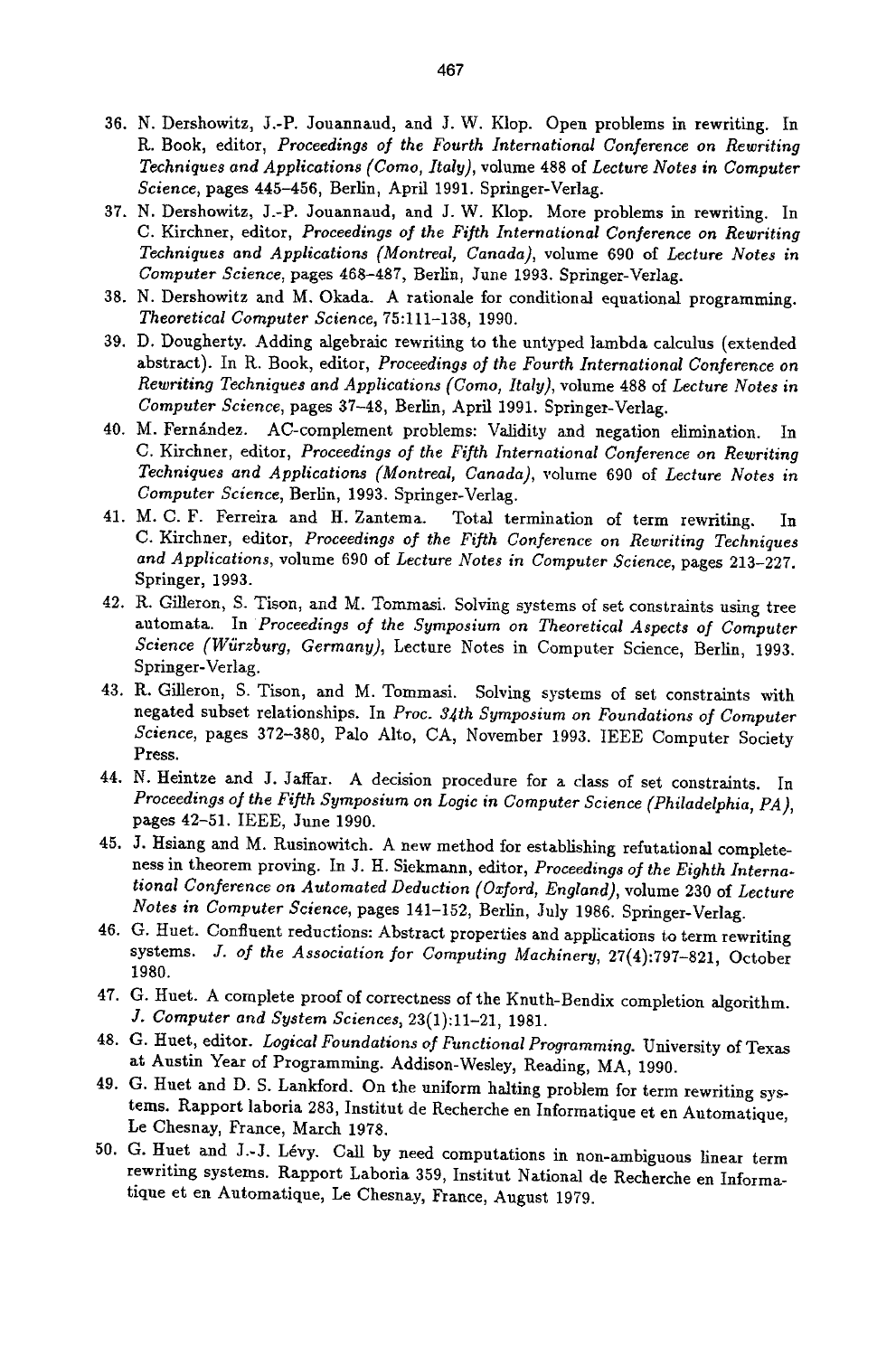- 51. G. Huet and J.-J. Lévy. Computations in orthogonal rewriting systems, I and II. In J.-L. Lassez and G. Plotkin, editors, *Computational Logic: Essays in Honor of Alan Robinson,* pages 395-443. MIT Press, Cambridge, MA, 1991. This is a revision of [50].
- 52. G. Huet and J.-J. Lévy. Computations in orthogonal rewriting systems, II. In J.-L. Lassez and G. Plotkin, editors, *Computational Logic: Essays in Honor of Alan Robinson,* chapter 12, pages 415-443. MIT Press, Cambridge, MA, 1991.
- 53. J.-P. Jouannaud and C. Kirchner. Solving equations in abstract algebras: A rulebased survey of unification. In J.-L. Lassez and G. Plotkln, editors, *Computational Logic: Essays in Honor of Alan Robinson.* MIT-Press, 1991.
- 54. J.-P. Jouannaud and It. Kirchner. Construction d'un plus petit ordre de simplification. *RAIRO Theoretical Informatics,* 18(3):191-207, 1984.
- 55. J.-P. Jouannaud and E. Kounalis. Automatic proofs by induction in equational theories without constructors. *Information and Computation,* 81(1):1-33, 1989.
- 56. J.-P. Jouannaud and M. Okada. Executable higher-order algebraic specification languages. In *Proceedings of the Sixth Symposium on Logic in Computer Science,* pages 350-361, Amsterdam, The Netherlands, 1991. IEEE.
- 57. J.-P. Jouannaud and M. Okada. Satisflability of systems of ordinal notations with the subterm property is decidable. In J. L. Albert, B. Monien, and M. R. Artalejo, editors, *Proceedings of the Eighteenth EATCS Colloquium on Automata, Languages and Programming (Madrid, Spain),* volume 510 of *Lecture Notes in Computer Science,*  pages 455-468, Berlin, July 1991. Springer-Verlag.
- 58. J.-P. Jouannaud and W. Sadfi. Strong sequentiality of left-hnear overlapping rewrite systems. In N. Dershowitz and N. Lindenstrauss, editors, *Proceedings of the Fourth International Workshop on Conditional Rewriting Systems (Jerusalem, Israel, July*  1994), Berlin, 1995. Springer-Verlag. To appear.
- 59. D. Kapur, P. Narendran, and H. Zhang. On sufficient completeness and related properties of term rewriting systems. *Acta Informatica,* 24(4):395-415, August 1987.
- 60. L. Kirby and J. Paris. Accessible independence results for Peano arithmetic. *Bulletin London Mathematical Society,* 14:285-293, 1982.
- 61. C. Kirchner. Computing unification algorithms. In *Proceedings of the First Symposium on Logic in Computer Science,* pages 206-216, Cambridge, Massachussets, June 1986. IEEE.
- 62; J.W. Klop. *Combinatory Reduction Systems,* volume 127 of *Mathematical Centre Tracts.* Mathematisch Centrum, Amsterdam, 1980.
- 63. G. Kucherov and M. Rusinowitch. On the ground reducibility problem for word rewriting systems with variables. *Information Processing Letters,* 1994. To appear. Earlier version appeared in the Proceedings of 1994 ACM/SIGAPP Symposium on Apphed Computing, Phoenix, AZ.
- 64. P. Lescanne. On termination of one rule rewrite systems. *Theoretical Computer Science,* 132:395-401, 1994.
- 65. P. Lescanne and J. Rouyer-Degli. The calculus of explicit substitutions  $\lambda v$ . Technical Report RR-2222, INRIA-Lorraine, January 1994.
- 66. L.Fribourg. A superposition oriented theorem prover. *Theoretical Computer Science,*  35:161, 1985.
- 67. D. Lugiez and J.-L. Moysset. Complement problems and tree automata in AC-like theories. In *Proceedings of the Symposium on Theoretical Aspects of Computer Science (Wiirzburg, Germany),* Lecture Notes in Computer Science, Berlin, 1993. Springer-Verlag.
- 68. K. Mano, September 1993. Personal communication.
- 69. K. Mano and M. Ogawa. A new proof of Chew's theorem. Technical report, IPSJ PRG94-19-7, 1994.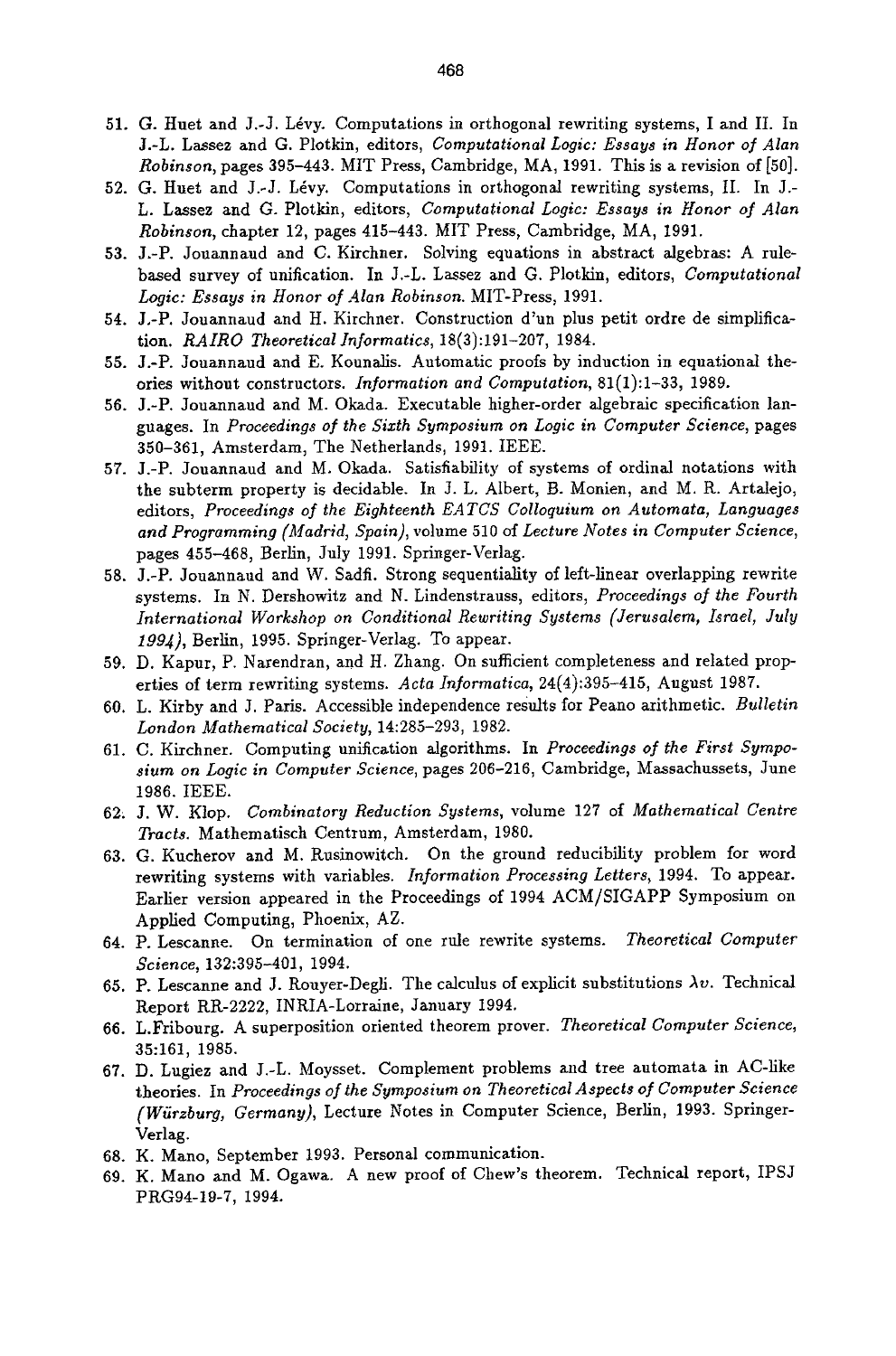- 70. M. Marchiori. Modularity of  $UN^-$  for left-linear term rewriting systems. Technical report, CWI, Amsterdam, 1994.
- 71. A. Martelli and G. Rossi. Efficient unification with infinite terms in logic programming. In *International conference on fifth generation computer systems,* pages 202- 209, 1984.
- 72. P.-A. Melliès. Typed  $\lambda$ -calculi with explicit substitutions may not terminate, 1995. To appear.
- 73. A. Middeldorp. Modular aspects of properties of term rewriting systems related to normal forms. In N. Dershowitz, editor, *Proceedings of the Third International Conference on Rewriting Techniques and Applications (Chapel Hill, NC),* volume 355 of *Lecture Notes in Computer Science,* pages 263-277, Berlin, April 1989. Springer-Verlag.
- 74. A. Middeldorp and B. Gramlich. Simple termination is difficult. *Applicable Algebra in Engineering, Communication and Computing,* 6(2):115-128, 1995.
- 75. D. Miller. A logic programming language with lambda-abstraction, function variables, and simple unification. In P. Schroeder-Heister, editor, *Extensions of Logic Programruing,* volume 690 of *Lecture Notes in Computer Science.* Springer-Verlag, 1991.
- 76. M.Oyamaguchi. On the word problem for right-ground term-rewriting systems. In *Trans. IEICE,* volume E73-5, pages 718-723, 1990.
- 77. F. Müller. Confluence of the lambda calculus with left-linear algebraic rewriting. *Information Processing Letters, 41:293-299, April 1992.*
- 78. A. Nerode and Y. V. Matiyasevich, editors. *Logical Foundations of Computer Science, Third International Symposium, LFCS'94, St. Petersburg, Russia, July 1994, Proceedings,* volume 813 of *Lecture Notes in Computer Science.* Springer-Verlag, 1994.
- 79. R. Nieuwenhuis and F. Orejas. Clausal rewriting. In S. Kaplan and M. Okada, editors, *Extended Abstracts of the Second International Workshop on Conditional and Typed Rewriting Systems,* pages 81-88, Montreal, Canada, June 1990. Concordia University. Revised version to appear in *Lecture Notes in Computer Science,* Springer-Verlag, Berlin.
- 80. T. Nipkow. Higher-order critical pairs. In *Proceedings of the Sixth Symposium on Logic in Computer Science,* pages 342-349, Amsterdam, The Netherlands, 1991. IEEE.
- 81. M. Ogawa and S. Ono. On the uniquely converging property of nonlinear term rewriting systems. Technical report, IEICE COMP89-7, 1989.
- 82. E. Ohlebusch. On the modularity of confluence of constructor-sharing term rewriting systems. In *Proceedings of the Colloquium on Trees in Algebra and Programming,*  1994.
- 83. Y. Ohta, M. Oyamaguchi, and Y. Toyama. On the Church-Rosser property of simpleright-linear term rewriting systems. *Trans. IEICE,* to appear.
- 84. V. v. Oostrom. Confluence by decreasing diagrams. IR 298, Vrije Universiteit, Amsterdam, The Netherlands, August 1992. To appear in *Theoretical Computer Science.*
- 85. V. v. Oostrom. *Confluence for Abstract and Higher-Order Rewriting.* PhD thesis, Vrije Universiteit, Amsterdam, March 1994.
- 86. V. v. Oostrom and F. v. Raamsdonk. Weak orthogonality implies confluence: the higher-order case. In [78, pp. 379-392], 1994.
- 87. M. Oyamaguchi. The Church-Rosser property for ground term rewriting systems is decidable. *Theoretical Computer Science,* 49(1):43-79, 1987.
- 88. M. Oyamaguchi and Y. Ohta. On the confluent property of right-ground term rewriting systems. *Trans. IEICE,* J76-D-I:39-45, 1993.
- 89. Z. Quian and K. Wang. Modular ac-unification of higher-order patterns. In J.-P. Jouannaud, editor, *CCL94*, pages 105-120, Munich, September 1994. Springer-Verlag.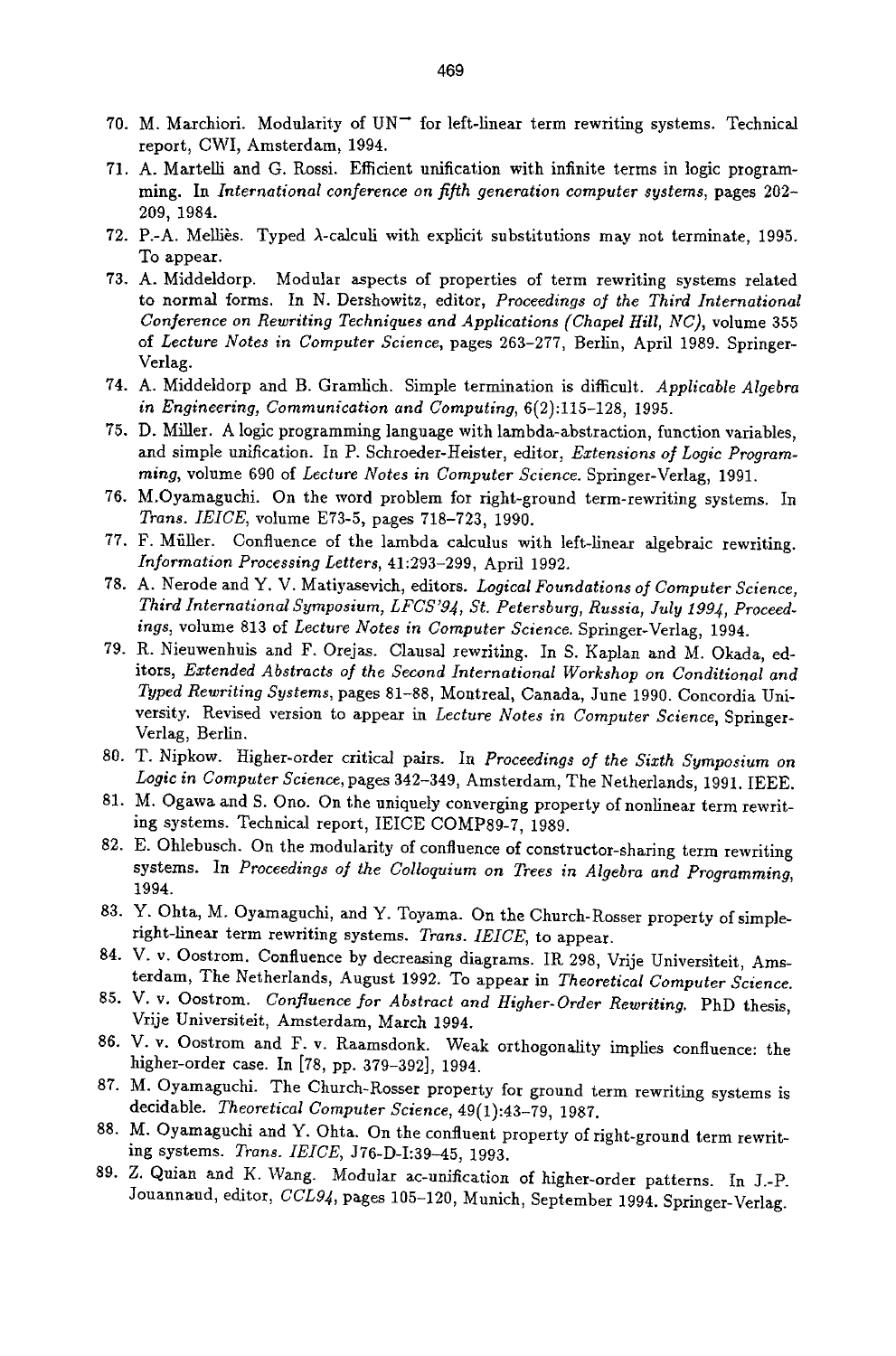- **9C** C. Ringeissen. Unification in a combination of equational theories with shared constants and its application to primal algebras. In A. Voronkov, editor, *Proceedings of the Conference on Logic Programming and Automated Reasoning (St. Petersburg, Russia),* volume 624 of *Lecture Notes in Artificial Intelligence,* Berlin, July 1992. Springer-Verlag.
- 91. C. Ringeissen. Combinaison de résolutions de contraintes. Master's thesis, Nancy, December 1993. Thèse.
- 92. A. Rubio. *Automated deduction with constrained clauses.* PhD thesis, Univ. de Catalunya, 1994.
- 93. A. Sattler-K]ein. About changing the ordering during Knnth-Bendix completion. In *Proceedings of the Symposium on Theoretical Aspects of Computer Science,* pages 175-186, 1994.
- 94. M. Schmidt-Shauß. An algorithm for distributive unification. Research report 13/94, Fachbereich Informatik, Universität Franckfurt, Germany, December 1994.
- 95. M. Schmidt-Shauß. Unification of stratified second-order terms. Research report 12/94, Fachbereich Informatik, Universits Franckfnrt, Germany, December 1994.
- 96. M. Takahashi.  $\lambda$ -calculi with conditional rules. In M. Bezem and J. F. Groote, editors, *Proceedings of the International Conference on Typed Lambda Calculi and Applications (Utrecht, The Netherlands),* volume 664 of *Lecture Notes in Computer Science,*  pages 406-417, Berlin, *1993.* Springer-Verlag.
- 97. E. Tiden and S. Arnborg. Unification problems with one-sided distributivity. *J. Symbolic Computation,* 3:183-202, 1987.
- 98. Y. Toyama. Strong sequentiality of left linear overlapping term rewriting systems. In *Proc. 7th IEEE Syrup. on Logic in Computer Science,* Santa Cruz, CA, 1992.
- 99. Y. Toyama and M. Oyamaguchi. Church-Rosser property and unique normal form property of non-duplicating term rewriting systems. In N. Dershowitz and N. Lindenstrauss, editors, *Workshop on Conditional Term Rewriting Systems (Jerusalem, July 1994),* Lecture Notes in Computer Science. Springer-Verlag, to appear.
- 100. R. Treinen. A new method for undecidability proofs of first order theories. In K. V. Nori and C. E. V. Madhavan, editors, *Proceedings of the Tenth Conference on Foundations of Software Technology and Theoretical Computer Science,* volume 472 of *Lecture Notes in Computer Science,* pages 48-62. Springer-Verlag, 1990.
- 101. R. Treinen. A new method for undecidability proofs of first order theories. *J. Symbolic Computation,* 14(5):437-458, November 1992.
- 102. K. N. Venkataraman. Decidability of the purely existential fragment of the theory of term algebras. *J. of the Association for Computing Machinery,* 34(2):492-510, 1987.
- 103. 1I. R. Waiters and H. Zantema. Rewrite systems for integer arithmetic. In J. Hsiang, editor, *Proceedings of the 6th Conference on Rewriting Techniques and Applications*  (this proceedings), Lecture Notes in Computer Science. Springer, 1995.
- 104. A. Weiermann. Bounding derivation lengths with functions from the slow growing hierarchy. Preprint Münster, 1993.
- 105. J. B. Wells. Typability and type checking in the second-order  $\lambda$ -calculus are equivalent and undecidable. In *Proceedings of 9th IEEE Symposium on Logic in Computer Science,* Paris, 1994.
- 106. B. Werner. *Méta-théorie du Calcul des Constructions Inductives*. Thèse Univ. Paris VII, France, 1994.
- 107. L. Wos. Automated reasoning: 33 basic research problems.
- 108. H. Zantema. Termination of term rewriting: interpretation and type elimination. *Journal of Symbolic Computation,* 17:23-50, 1994.